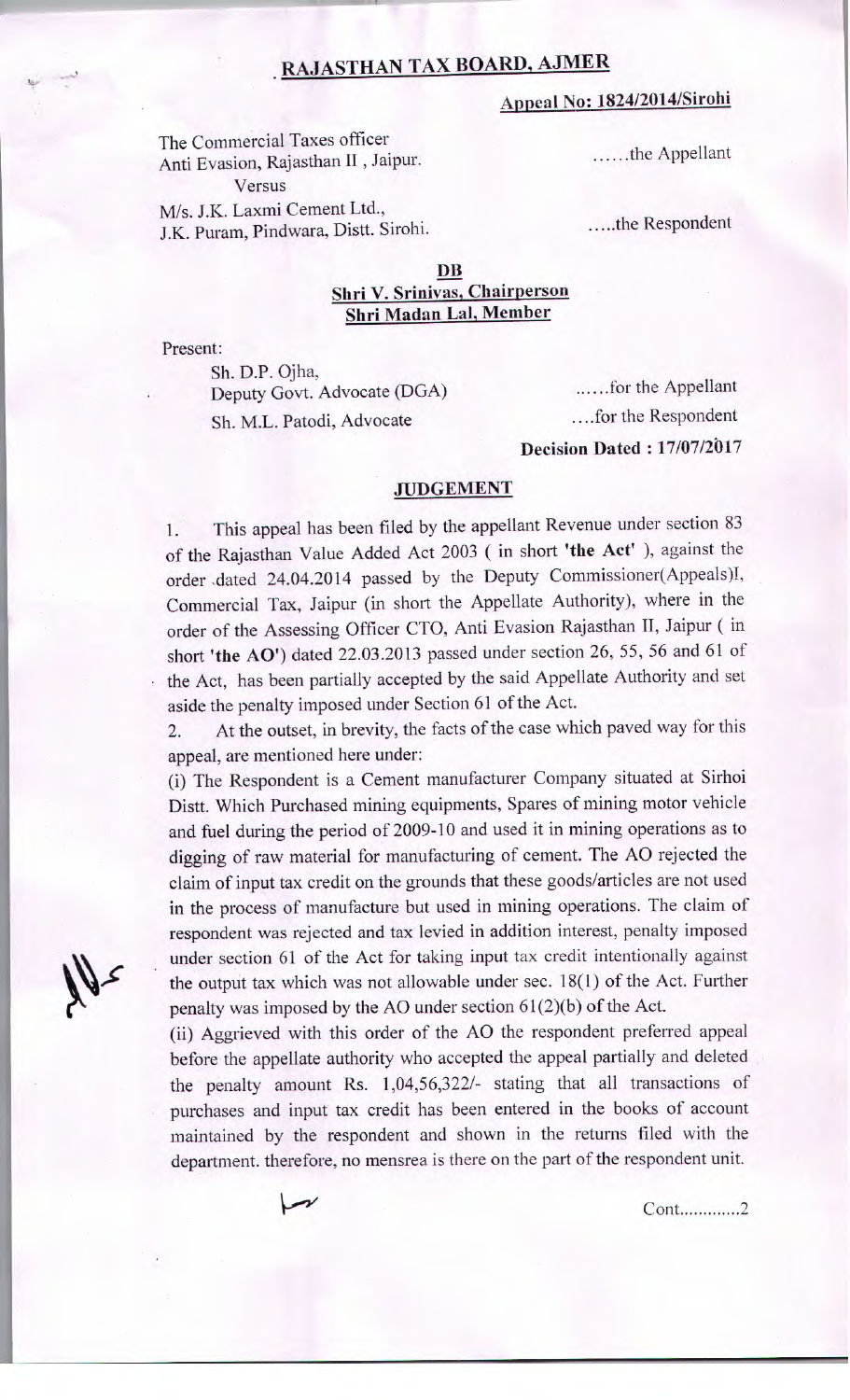(iii) Aggrieved with the order of the appellate authority deleting the penalty, the revenue preferred appeal before the Rajasthan Tax Board which is under consideration for adjudication.

3. Heard both the parties.

4

4. The learned DGA contended that the appellate authority has erred in deleting the penalty as he maintained tax and interest levied by the AO. He ought to have seen the matter in entirety of the case as respondent had evaded due tax the penalty has been deleted only on sole ground that transaction were found recorded in regular books of accounts of the respondent company. He grossly erred in not considering the decision rendered in case of ACTO Vs M/s Savita Chemical Ltd., STD Vol. 6 part 4 page 87 and Guijag Industries Vs Commercial Taxes Officer (2007) 8 VAT Reporter page 87, M/s R.S Joshi and Others Vs Ajit Mills Ltd. and others AIR 1977 SC 2279 and M/s Maharana Talkies, Bhilwara Vs State of Rajasthan, 2005 (11) TUD Vol. 11 page 5, werein Hon'ble Courts ruled that mensrea is not applicable in fiscal matters, hence penalty can be imposed on breach of civil liability. On the basis of ratio propounded in these citations above, the penalty, he requested to be restored and appeal may be allowed.

5. On the other hand the learned counsel for the respondent unit strongly resisted the arguments advanced by the DGA. He draw our attention towards the decision rendered by the Apex Court in the matter of Ms shri Krishana Electrical Vs State of Tamil Nadu and others (2009) 23 VST 249 (SC) and placed reliance on the following judgments delivered by the Hon'ble Rajasthan High Court in the matter of CTO Special Circle, Pali Vs Ms Sojat Lime Company, 74 STC 288, CTO Vs Ms Bara Cooperative Marketing *Society* Ltd. *93* STC 239, ACTO Vs Ms Kumawat Udyog 97 STC 238, Ms Lard Venketashawra Cateres Vs CTO 19 TUD 85, CTO Vs Ms Durgeshwari Food Ltd. 32 TUD 3. On the basis of principles laid down in the decisions (supra) the counsel supported the decision of the appellate authority and requested to disallow the appeal filed by the appellant revenue.

6. We have perused the record and gone through the decisions submitted by the counsels for the both parties.

7. The issue before us for decision is limited to the penalty, deleted by the appellate authority. Undisputed facts about the penalty are that all transactions are entered in the regular books of accounts maintained by the respondent unit and shown in returns filed with the department. Main issue in the appeal . pertained to the fact whether goods/articles purchased mining equipments, spares of mining motor vehicle and fuel during the period of 2009-10 and used  $\land$  in mining of raw material for manufacture of cement, are eligible for input tax credit ? The AO disallowed the claim of input tax credit on the pretext that these goods/articles are not used in the process of manufacture but used in mining operations, therefore he rejected the claim of respondent as to input tax credit and levied tax and interest, in addition to penalty imposed under section 61 of the Act for utilization of input tax credit intentionally which was not mandated in law, not allowable under this Act. Now question for determination before us is whether penalty

 $\overline{\phantom{1}}$ 

Cont.............3